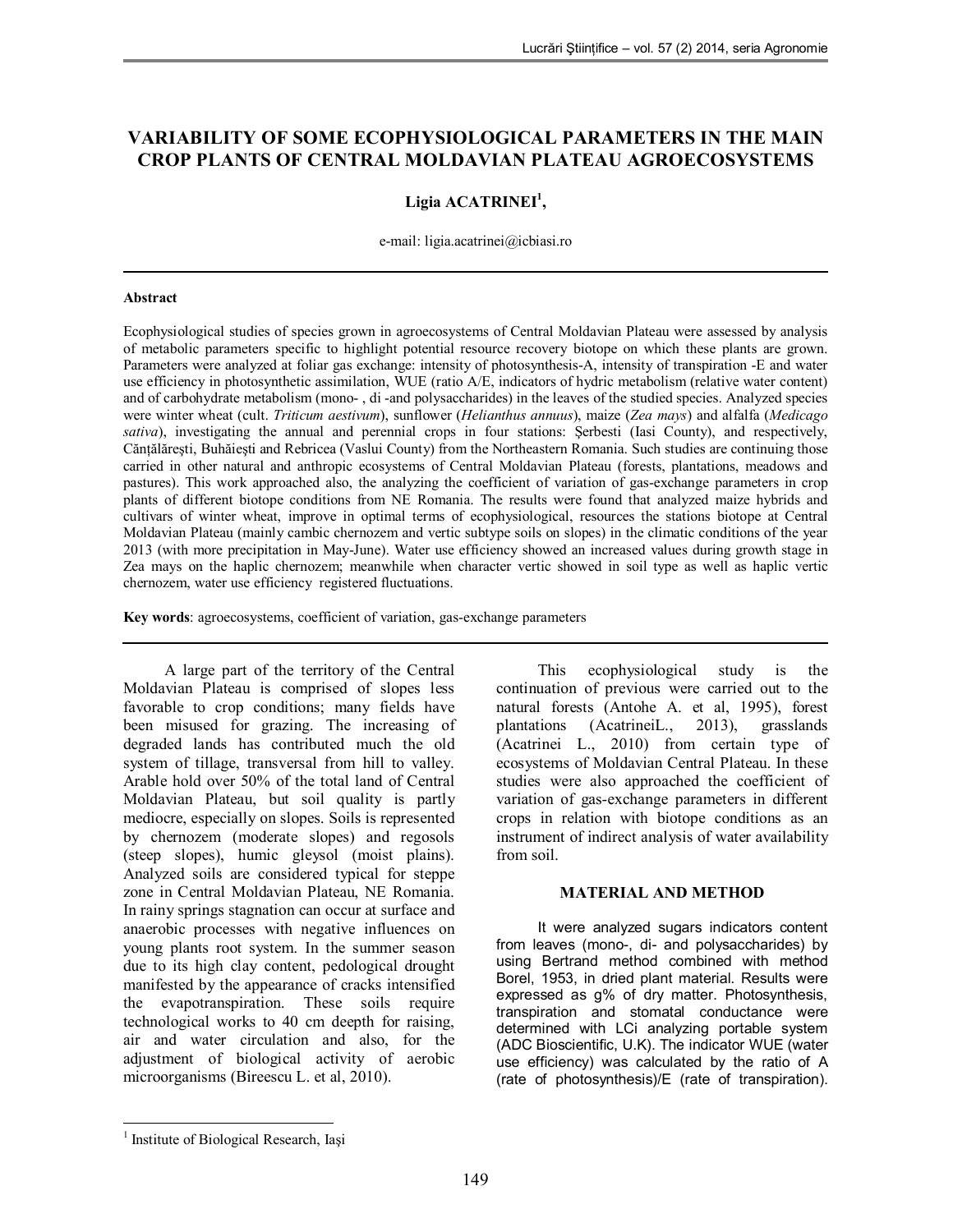Relative water content was calculated after relative turgidity method.

Characterization of stations: it were including four observations point in the Moldavian Central Plateau geographical unit (Vaslui County and Iaşi County)

*1-Şerbeşti- Iaşi Conty(46° 53' 12,99''-N, 27° 48' 58,08 "-E),* in annual crops of *Triticum aestivum* (winter wheat), *Helianthus annuus* (sunflower), *Zea mays* L. (maize) and perennial, *Medicago sativa* (alfalfa); *2-Cănţălăreşti, Ştefan cel Mare-Vaslui County (46° 45,57' 98-N, 27° 35' 28,86 "-E),* in annual crops of *Triticum aestivum* (winter wheat), *Zea mays* L. (maize); *3-Rebricea-Vaslui County (46° 53,14' 77"-N, 27° 35' 51,55 "-E)*, in annual crops of *Triticum aestivum* (winter wheat), *Helianthus annuus* (sunflower), *Zea mays* L.(maize); *4 - Buhăieşti (46° 47' 41,23"-N, 27° 34' 8,73 "-E),* Vaslui, in perennial crop of *Medicago sativa* (alfalfa). First analyses were carried out in May, in July, when winter wheat was yellow, ready for the harvest was no more observation in that specie.

Statistical analysis included the arithmetic mean, standard deviation and coefficient of variability was calculated.

The research was conducted under National Program Biodiv financed by National Authority for Scientific Research. Soil classification is evaluated after WRB, 2006.

## **RESULTS AND DISCUSSIONS**

Foliar gas-exchange parameters provide information about the rate of photosynthesis, stomatal conductance and transpiration recorded on the field in each of agroecosystem type. Photosynthetic active radiation intensity, Q leaf (PAR) is fluctuating, as recorded for each crop plant separately. Average parameters at leaf gas exchange, obtained during the period studied were synthesized in two tables given below.

In May, it can be observed that intensity of photosynthesis registered values between 2.43 to  $5.54 \mu$ mol m<sup>-2</sup>s<sup>-1</sup> at cult. *Triticum aestivum*, from 1.93 to 8.36  $\mu$ mol m<sup>-2</sup>s<sup>-1</sup> in hybrids of *Zea mays* and from 5.44 to 6.13  $\mu$ mol m<sup>2</sup>s<sup>-1</sup> in varieties of *Helianthus annuus*, at variable active radiation (Q leaf). The greater variation of the rate of photosynthesis (A) was registered in *Zea mays* and the smaller in *Helianthus annuus,* both being in vegetative phenophase (*table1*). The transpiration in generally, has a smaller variation interval, cultivars of *Triticum aestivum*, winter wheat(at beginning of the earing phenophase) is around 0.6 mmol  $m^2s^{-1}$  in all studied stationaries; from 0.5 to 1.05 mmol m-2 s -1 was recorded at *Zea mays* (vegetative growth, six leaves) and between 0.76 to 1.04 mmol m-2 s -1 in *Helianthus annuus* (vegetative growth stage 7-8 leaves) (*table 1*). WUE ratio (A/T) gives information on the use of water in the photosynthetic assimilation, more specifically refers to the amount of dry matter produced per unit of water lost by transpiration. Water use efficiency has almost the value around 5 in cult. *Triticum aestivum* in all stationaries because of the earing phenophase (the products of assimilation were used for the ear formation and grains filling).

Table 1

| from Moldavian Central Plateau in May 2013 |                   |                                         |                         |                      |                                               |            |
|--------------------------------------------|-------------------|-----------------------------------------|-------------------------|----------------------|-----------------------------------------------|------------|
| <b>Station</b>                             | <b>Specie</b>     |                                         |                         | gs                   |                                               | <b>WUE</b> |
|                                            |                   | (µmol m <sup>-2</sup> s <sup>-1</sup> ) | (mmol $m^{-2} s^{-1}$ ) | (mmol $m^2 s^{-1}$ ) | ( $\mu$ mol m <sup>-2</sup> s <sup>-1</sup> ) | (A/E)      |
| Şerbeşti                                   | Triticum aestivum | 226±35.59                               | $0.67 + 0.12$           | $0.08 + 0.03$        | $3.63 + 0.83$                                 | 5.45       |
|                                            | Zea mays          | 250±31.85                               | $0.5 \pm 0.08$          | $0.09 + 0.01$        | $1.93 + 0.78$                                 | 3.86       |
|                                            | Helianthus annuus | $212+17.15$                             | $0.76 + 0.03$           | $0.1 \pm 0.02$       | $5.44 \pm 0.65$                               | 7.19       |
| Cănțălărești                               | Triticum aestivum | $149 \pm 14.53$                         | $0.69 + 0.04$           | $0.08 + 0.01$        | $5.54 \pm 0.31$                               | 8.04       |
|                                            | Zea mays          | 221±25.07                               | $0.98 + 0.07$           | $0.48 + 0.19$        | $5.1 \pm 0.39$                                | 5.18       |
| Rebricea                                   | Triticum aestivum | 250±13.56                               | $0.52{\pm}0.03$         | $0.07 \pm 0.006$     | $2.43 \pm 0.19$                               | 4.73       |
|                                            | Zea mays          | 116±25.47                               | $1.05 \pm 0.04$         | $0.11 \pm 0.01$      | $8.36 \pm 0.88$                               | 8.00       |
|                                            | Helianthus annuus | 150±21.52                               | $1.04 \pm 0.10$         | $0.12 \pm 0.02$      | $6.13 \pm 0.48$                               | 5.91       |

**Variation of foliar gas-exchange parameters in various agroecosystems from Moldavian Central Plateau in May 2013**

Legend: Qleaf-PAR(photosynthetic active radiation),  $Ci-CO<sub>2</sub>$  concentration in substomatal cavity,

A-photosynthesis rate,E-transpiration rate, gs- stomatal conductance, Wue-water use efficiency. Mean ± SE.

On July, the maize, in the emergence phenophase of tasseling (male flower) and even stigma (at Şerbeşti and Rebricea stations) photosynthesis intensity increased, which leads to higher organic mass values ratio A/E (WUE) than was registered in May (*table 2*). In hybrids of *Helianthus annuus*, although the intensity of photosynthesis is up from the previous month analyzes is observed an increase in respiration

intensity, which leads to lower organic mass (WUE values given by A/E) because of higher water consumption (*table 1, table 2*). An increasing of water use efficiency was observed in Zea mays at Căntălărești from 5.18 (May) to 7.10 (July) and at Şerbeşti from 3.86 (May) to 9.34 (July) meanwhile *Helianthus annuus* hybrids showed a slight decreasing (*table 2*).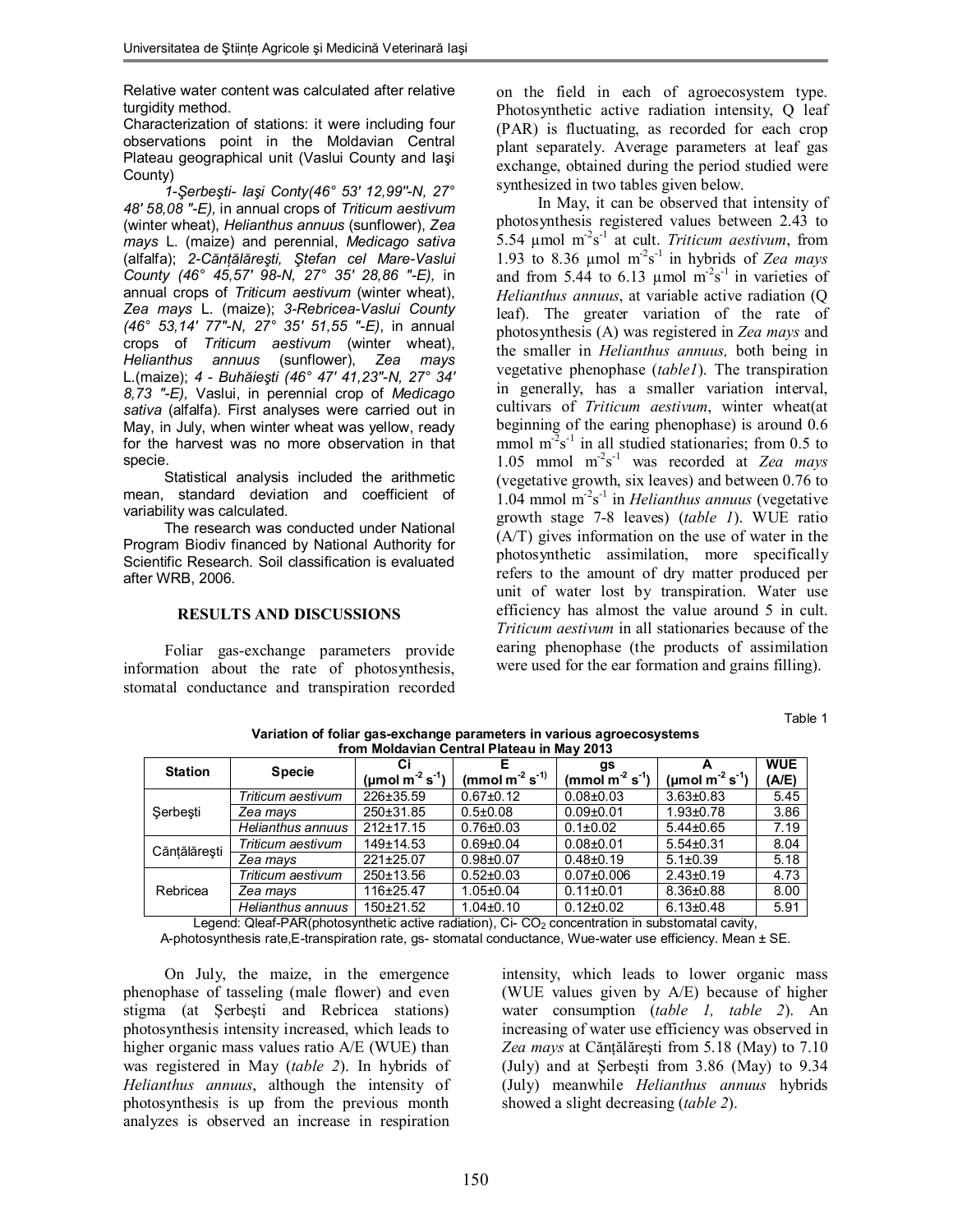Table 2

| $11$ VIII INVIJATIJAII VUIRTAITI KRUGA III VAIVILVI V |                   |                                               |                      |                                        |                             |                     |  |
|-------------------------------------------------------|-------------------|-----------------------------------------------|----------------------|----------------------------------------|-----------------------------|---------------------|--|
| <b>Station</b>                                        | <b>Specie</b>     | Ci<br>(µmol m <sup>-2</sup> s <sup>-1</sup> ) | (mmol $m^2 s^{-1}$ ) | Gs<br>(mmol $m^{-2}$ s <sup>-1</sup> ) | (µmol m $^{-2}$ s $^{-1}$ ) | <b>WUE</b><br>(A/E) |  |
| Serbesti                                              | Medicago sativa   | 369±1.17                                      | $0.435 \pm 0.032$    | $0.27 \pm 0.162$                       | $0.13 \pm 0.01$             | 0.29                |  |
|                                                       | Zea mays          | $186 + 21$                                    | $0.67 \pm 0.05$      | $0.16 \pm 0.067$                       | $6.26 \pm 0.72$             | 9.34                |  |
|                                                       | Helianthus annuus | $201 \pm 12.48$                               | $1.05 \pm 0.06$      | $0.29 \pm 0.098$                       | $6.79 \pm 0.59$             | 6.50                |  |
| <b>Buhăiesti</b>                                      | Medicago sativa   | $258 + 5.09$                                  | $0.83{\pm}0.053$     | $0.14 \pm 0.026$                       | $3.12 \pm 0.22$             | 3.78                |  |
| Cănțălărești                                          | Zea mays          | 126±13.18                                     | $0.83{\pm}0.09$      | $0.08 + 0.08$                          | $5.89 \pm 0.74$             | 7.10                |  |
| Rebricea                                              | Zea mays          | 156±17.6                                      | $1.2 \pm 0.087$      | $0.36 \pm 0.107$                       | 7.38±0.74                   | 6.15                |  |
|                                                       | Helianthus annuus | 178±15.66                                     | $1.1 \pm 0.102$      | $0.14 \pm 0.03$                        | $5.33 \pm 0.32$             | 4.84                |  |

**Variation of foliar gas-exchange parameters in various agroecosystems from Moldavian Central Plateau in July 2013**

Legend: Qleaf-PAR(photosynthetic active radiation). Ci-  $CO<sub>2</sub>$  concentration in substomatal cavity. A-photosynthesis rate. E-transpiration rate. gs- stomatal conductance. Wue-water use efficiency. Mean ± SE.

In *table* 3, the variation coefficient of gasexchange parameters was analyzed at different growth stage of crop plants in dependency with type of soil. In vegetative period of crop plants (May), coefficient of variation for photosynthesis (CV of A) varied into an interval between 15.9 % (cult. *Triticum aestivum*- Cănţălăreşti) to 39.44 % (*Helianthus annuus*-Şerbeşti). In the same growth stage, Cv of E varied between 13.73 % (*Helianthus annuus*-Şerbeşti) until 40 % (cult *Triticum aestivum*-Şerbeşti). Variation of transpiration is due to a mechanism of opening or closure stomata during daytime, intensity of light, air humidity as other environmental parameters. In May of 2013 registered a large amount of precipitation (85 mm/mp. according to ANMH). Close values of coefficient of variation for photosynthesis (Cv of A) and also, transpiration (Cv of E) were observed in cult. *Triticum aestivum* (Cănţălăreşti and Rebricea), *Zea mays* (Căntălărești) and *Helianthus annuus* (Rebricea) (*table 3*). The high clay content in soil, as well as the presence of vertic character represents processes which affect his abilities much favourable of chernozem (subtype haplic vertic). At Şerbeşti station because of clay, consistency of dry soil is hard and in summer is forming lumps, which is an ecological determinant excessive and negative. Its chemical characteristics, soil reaction, nutrient and also, humus content are perfect favourable compared to those negative physical. Soil from Cănţălăreşti station is haplic chernozem with a better texture, moderately fine, medium aeration porosity. Chemical characteristics are very good (neutral reaction low alkaline, medium humus content and well supplied with nutrients. Vertic character not shows and thus does not degrade soil structure. Photosynthesis reaction in light phase requires the water photolysis for the electronic transport. Water availability from soil in different growth stage of plant could be a stressful factor. The

stressor that limited the photosynthesis rate could be this negative determinant character revealed by haplic vertic chernozem, a degraded chernozem. Coefficients of variation Cv of A and also, Cv of E having the closer values showed an uniformity of resources of biotope (intensity of light, availability of water and nutrients, etc) which is happening in Cănţălăreşti stationary with haplic chernozem (*table 3*). The influence of biotope observed also in *Medicago sativa* when Cv of A  $(25.4 \%)$  and Cv of E  $(27.8 \%)$  have closer values (small variation) showed in Buhăieşti station, in moisture plains with haplic gleic chernozem.

Soil of Rebricea station is haplic vertic chernozem with a high content of clay which is swelling in moisture (retain water) and during drought is cracked. Thus, estival consistency is very hard forming clods and medium to low aeration porosity, comparable with that of Şerbeşti. At the surface, on the first 40 cm, the texture is good, medium-fine and not fine as Şerbeşti, Humus and nutrient content is higher than Şerbeşti and the soil reaction is still weak acid to neutral, but with lower values on surface than Şerbeşti (Bireescu et al,. 2010).

During the studied period, in all studied crop plants, carbohydrate metabolism is characterized by the increased accumulation of the polysaccharide, especially those insoluble (*figure 1*). Polysaccharides ranged 90-70 % in May and between 75-65 % in July of total sugars fraction (*figure 1*). In May, insoluble polysaccharides recorded values between 27.87 g % (*Zea mays*station I) to 39.10 g % (*Zea mays*-station II). Soluble polysaccharides ranged from 1.90 g % -*T. aestivum* (station I) to 6.43 g %- *Helianthus annuus* (station I) (*figure1*). Analyzed disaccharides in leaves crop plants are between 2.45 g % - *Helianthus annuus* (station I) and 12.44 g % *- Triticum aestivum* (station II) *(figure1*). Monosaccharides have the lowest proportion of these recorded values between 1.53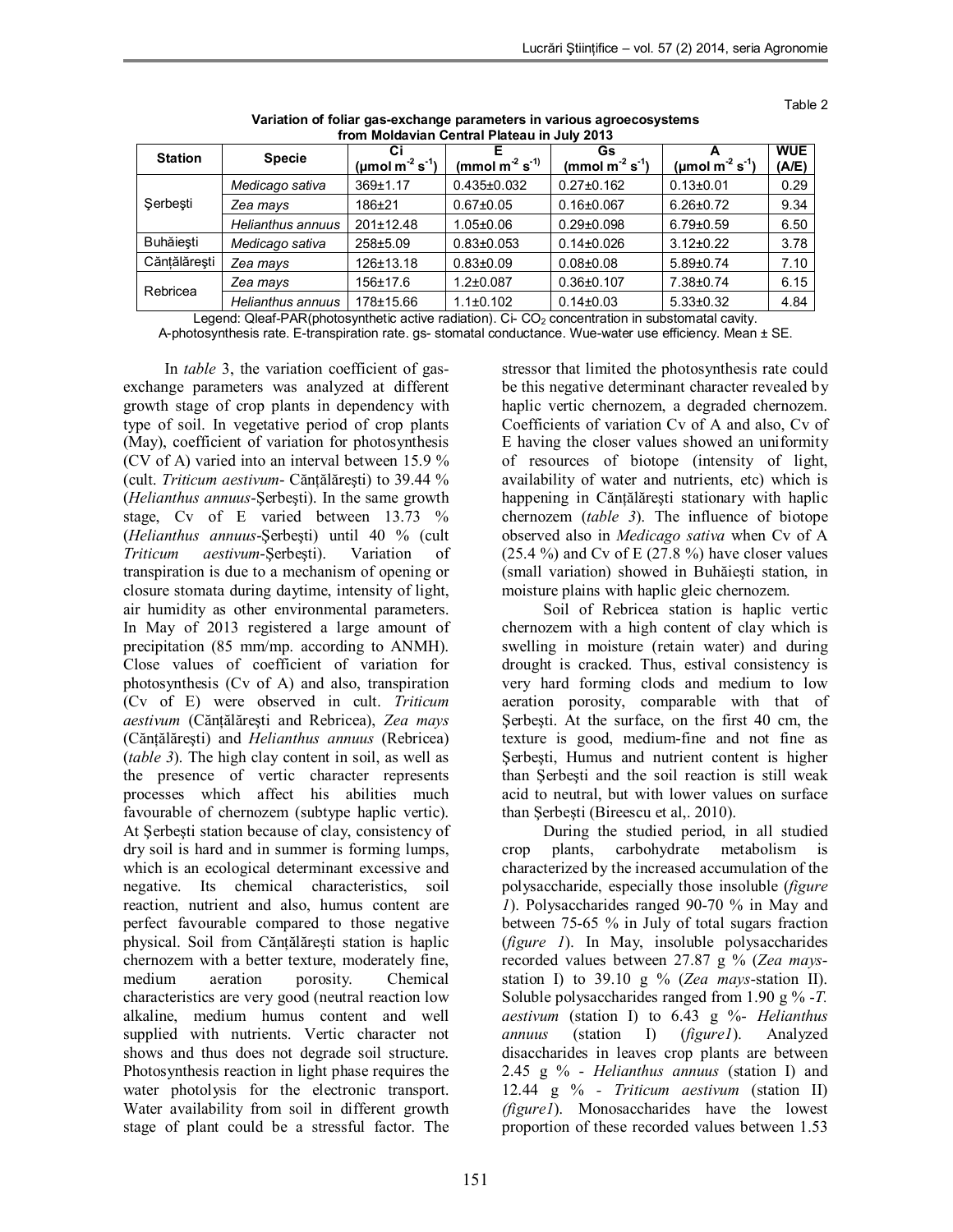g % in *Helianthus annuus* (station I) and 4.79 g % in *Helianthus annuus* (station III) ) (*figure 1*). Close values of total content of polysaccharides in leaves has a range between 32 g% (station I. Serbești) -39 g % (station II, Cănțălărești) in cultivars of winter wheat (*T. aestivum*).

In early July, the accumulation of total carbohydrate content were recorded a range in varieties of *Helianthus annuus* between 25.19 g % (station I) to 32 g  $\%$  (station II-) in the vegetative growth phenophase, emergence of capitulum (inflorescence) (*figure 1*).

Table 3

| Coefficients of variation for photosynthesis and transpiration in different crop plants |
|-----------------------------------------------------------------------------------------|
| in Moldavian Central Plateau                                                            |

| 24May  | <b>Station</b>                           | $\cdots$ $\cdots$<br><b>Specie</b> | <b>Growth stage</b>  | $CV$ of $E(\%)$ | CV of A $(%)$   |
|--------|------------------------------------------|------------------------------------|----------------------|-----------------|-----------------|
|        | Type of soil                             |                                    |                      |                 |                 |
|        | Serbeşti                                 | cult. Triticum aestivum            | Boots swollen (4     | 40              | 31.22           |
|        | (Haplic vertic<br>chernozem)             | (winter wheat)                     | leaves)              |                 |                 |
|        |                                          | Zea mays                           | Vegetative (6        | 33.02           | 22.5            |
|        |                                          |                                    | leaves)              |                 |                 |
|        |                                          | Helianthus annuus                  | Vegetative (6-7      | 13.73           | 39.44           |
|        |                                          |                                    | leaves)              |                 |                 |
|        | Cănțălărești                             | cult. Triticum aestivum            | Boots swollen (4     | 17.9            | 15.9            |
|        | (Haplic                                  | (winter wheat)                     | leaves)              |                 |                 |
|        | chernozem)                               | Zea mays                           | 4 leaves             | 25.34           | 26              |
|        |                                          |                                    |                      |                 |                 |
|        | Rebricea                                 | cult. Triticum aestivum            | Boots swollen (4     | 23.8            | 27.6            |
|        | (Haplic vertic<br>chernozem)             | (winter wheat)                     | leaves)              |                 |                 |
|        |                                          | Zea mays                           | 4-6 leaves           | 14.05           | $\overline{35}$ |
|        |                                          | Helianthus annuus                  | Vegetative (6-7      | 29.83           | 23.74           |
|        |                                          |                                    | leaves)              |                 |                 |
| 3 July | Serbeşti<br>(Haplic vertic<br>chernozem) | Zea mays                           | 12 leaves            | 26.51           | 33.42           |
|        |                                          |                                    | Silks are visible.   |                 |                 |
|        |                                          | Helianthus annuus                  | The inflorescence    | 19.31           | 31.41           |
|        |                                          |                                    | begins to open (18   |                 |                 |
|        |                                          |                                    | leaves)              |                 |                 |
|        |                                          | Medicago sativa                    | Flowering (after the | 25.61           | 38.13           |
|        |                                          |                                    | first scythe)        |                 |                 |
|        | Cănțălărești                             | Zea mays                           | 8-10 leaves fully    | 36.04           | 32.27           |
|        | (Haplic chernozem)                       |                                    | emerged              |                 |                 |
|        | <b>Buhăiești</b>                         | Medicago sativa                    | Flowering (after the | 25.4            | 27.86           |
|        | (Gleic haplic                            |                                    | first scythe)        |                 |                 |
|        | chernozem)                               |                                    |                      |                 |                 |
|        | Rebricea                                 | Helianthus annuus                  | Beginning of         | 34.78           | 22.98           |
|        | (Haplic vertic                           |                                    | flowering (19-20     |                 |                 |
|        | chernozem)                               |                                    | leaves)              |                 |                 |
|        |                                          | Zea mays                           | 12 leaves            | 25.15           | 28.40           |
|        |                                          |                                    | Silks are visible    |                 |                 |

Legend: coefficient of variation (CV) for rate of transpiration (A). rate of transpiration (E)

*Medicago sativa* alfalfa (after the first stitch) accumulate in leaves total carbohydrate a low amount with a relatively constant value of 31 g% glucose, a higher value was registered in station IV (Buhăieşti station) with gleic haplic chernozem, moisture and salted soil.

On May. analysis of relative water content (RWC). as a measure of water status/deficit in relation with soil quality (quantity of clay). showed a variations in winter wheat between 76% (Rebricea station) - 91% (Şerbeşti station), in maize between 78% (Şerbeşti station) - 92% (Rebricea station) and in sunflower between 58% (Şerbeşti station) until 67% (Rebricea station) (*figure 2*).

In Canţălareşti station, RWC registered close values in maize and winter wheat, around 80%. In vegetative growth stage, water status in cells is higher in all analyzed crop plants.

On July, relative water content has a range of variation in maize between 89% (Rebricea station) until 90-95% (Şerbeşti, respectively. Căntălărești station), sunflower between 45% (Şerbeşti) -57 % (Rebricea) and alfalfa between 63% (Şerbeşti station) until 83% (Buhăieşti station). During this period is a small variation of this relative water content, especially in maize. Relative water content increased from the previous growth stage in maize and decreased in sunflower which is smaller water consumption, even the both species were having the same days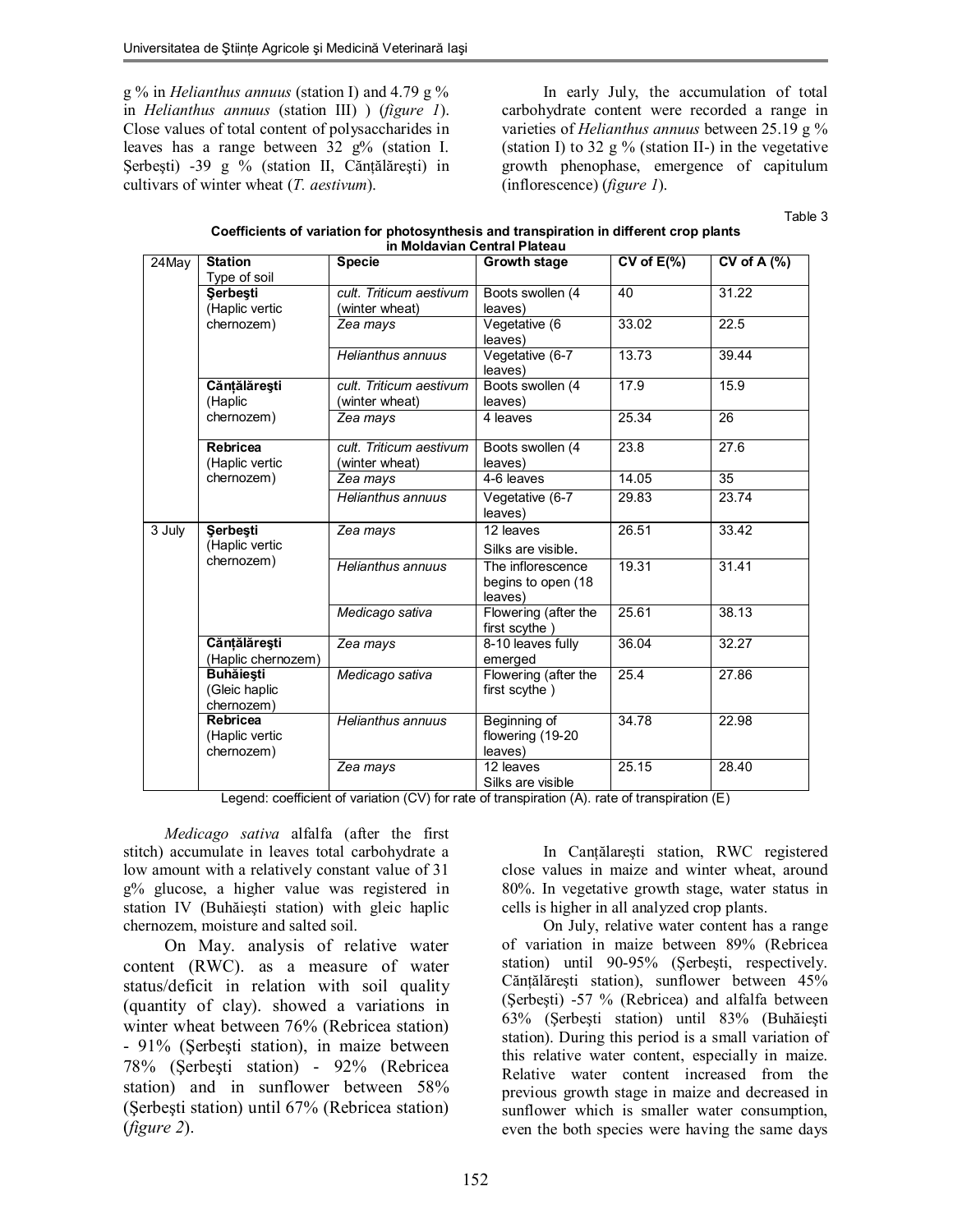

Legend: 1-cult. *Triticum aestivum*. 2-*Zea mays*. 3-*Helianthus annuus.*

4-*Medicago sativa*. I-Şerbeşti (Iaşi County). II-Cănţălăreşti. III-Rebricea. IV-Buhăieşti (Vaslui County). **Figure 1 Variation of carbohydrates indicators in leaves of main crop plants from Central Moldavian Plateau**



Legend: 1-cult. *Triticum aestivum*. 2-*Zea mays*. 3-*Helianthus annuus.* 4-*Medicago sativa*. I-Şerbeşti (Iaşi County). II-Cănţălăreşti. III-Rebricea. IV-Buhăieşti (Vaslui County). **Figure 2 Relative Water Content in main crop leaves at agroecosystems from Moldavian Central Plateau**

## **CONCLUSIONS**

Investigation in crop plants of agroecosystems from Central Moldavian Plateau showed that coefficients of variation Cv of A and also, Cv of E with the close values indicate an uniformity of resources of biotope (intensity of light, availability of water and nutrients, etc) which is happening in Cănţălăreşti stationary with haplic chernozem without stressor as vertic character. The influence of biotope resources, also was observed in *Medicago sativa*, when Cv of A (25.4 %) and Cv of E (27.8 %) have close variation in Buhăieşti station, in a moisture plains with haplic gleic chernozem.

During the studied period (May-July 2013), carbohydrate metabolism is characterized by increased accumulation of the polysaccharide, especially those insoluble in all analyzed crop